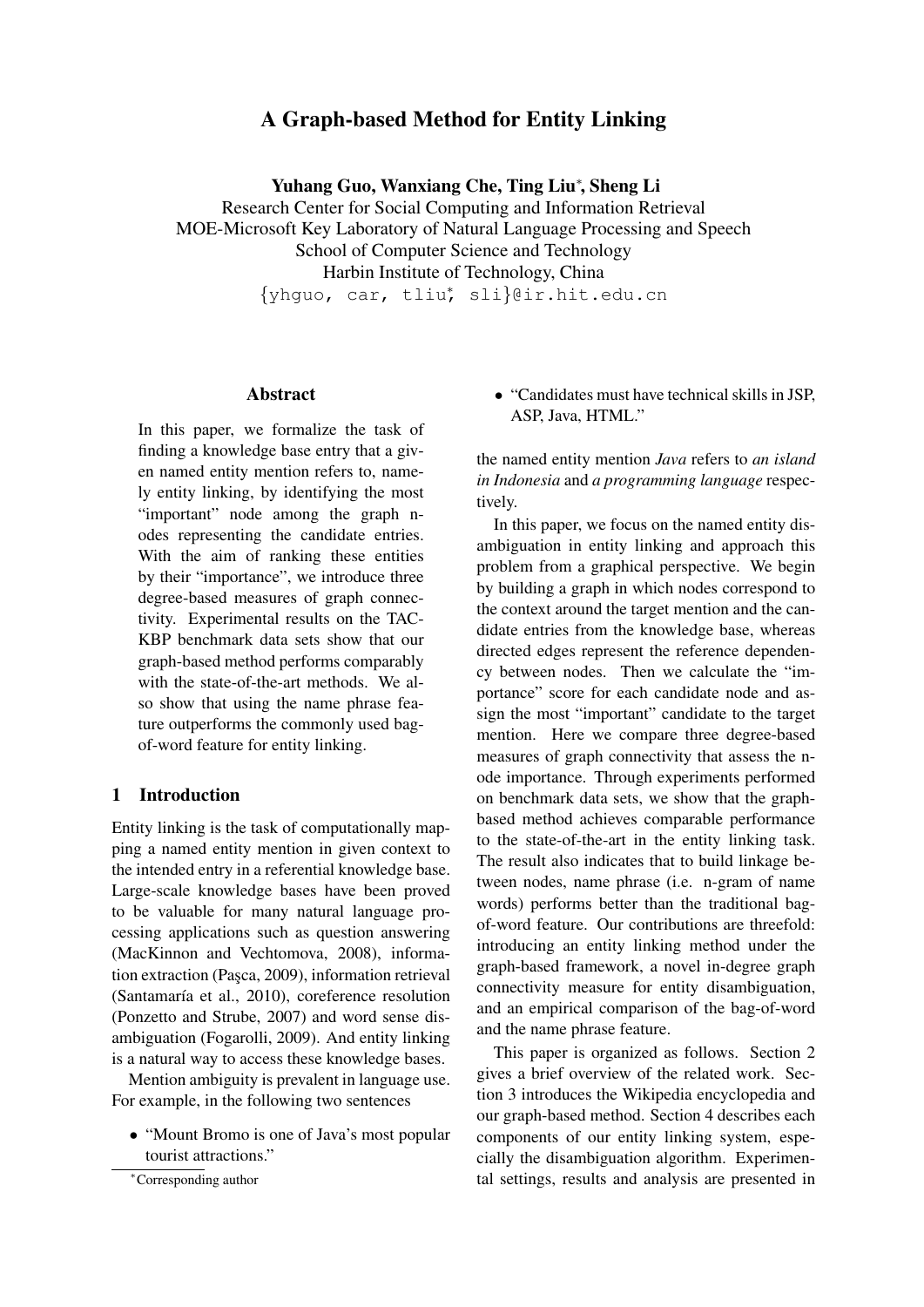Section 5. The last section offers some concluding remarks.

## 2 Related Work

Linking name mentions to knowledge base entries has attracted more and more attentions in these years. As an open available resource, Wikipedia is a natural choice of knowledge source for its large scale and good quality. Early work mainly focused on the usage of the structure information in Wikipedia. Bunescu and Pasca (2006) trained a taxonomy kernel on Wikipedia data to disambiguate named entities in open domain. Cucerzan (2007) integrated Wikipedia's category information in their vector space model for named entity disambiguation. Mihalcea and Csomai (2007) extracted sentences from Wikipedia, regarding the linking information as sense annotation, and used supervised machine learning models to train a classifier for disambiguation. Similarly, Milne and Witten (2008) adopted a learning approach for the disambiguation in Wikipedia. Their method is to balance the prior probability of a sense with its relatedness to the surrounding context.

Recently, an Entity Linking task in the Knowledge Base Population (KBP) track evaluation (McNamee and Dang, 2009) provided a benchmark data set. The first KBP track was held at the Text Analysis Conference  $(TAC)^1$ , aiming to explore information about entities for Question Answering and Information Extraction. The knowledge base in the evaluation data is also based on Wikipedia. Many information retrieval based models have been proposed on this data set. For example, Dredze et al. (2010) presented a maximum margin approach to rank the candidates. They combined rich features including Wikipedia structure and entity's popularity. Zheng et al. (2010) proposed learning to rank models for the entity linking problem and obtained high accuracy.

One of the most important component of entity linking is to compute the relatedness between entities. Some of the previous works use vector space model and calculate the cosine similarity over the bag-of-word feature vectors (Mihalcea and Csomai, 2007) or the category feature vectors (Cucerzan, 2007). Others take into account citation overlap of the relevant Wikipedia entry (Milne and Witten, 2008; Kulkarni et al., 2009; Radford et al., 2010), which implies the co-

occurrence of the entities. These methods work when significant overlap can be observed between the entities or their features. For example, the cooccurrent frequency of *Java (programming language)* and *HTML* is higher than *Java (island)* and *HTML* in the Wikipedia articles. Hence the *Java* probably means the programming language rather than the island when its context contains *HTML*. However, entities like *human* and *homo* are seldom cited in the same article. Although they are highly related. In fact, their relatedness can be easily captured through their mutual citations. In this paper, we compute the entity relatedness by using the direct citation in the Wikipedia.

Graph-based approaches are proved useful in the research of word sense disambiguation. Sinha and Mihalcea (2007) compared several measures of word semantic similarity and algorithms for graph centrality for word sense disambiguation. They found that the performances of their graph-based algorithms are competitive to the unsupervised state-of-the-art ones. Navigli and Lapata (2009) investigated several graph connectivity measures for word sense disambiguation. They found the best measures are degree and PageRank (Brin and Page, 1998). In this paper, we approach entity linking by leveraging graph-based methods.

### 3 Graph-based Entity Linking

As defined in the TAC-KBP track, the input of the entity linking task includes:

- a Knowledge Base  $KB \subseteq \mathcal{E}$ , where  $KB =$  $\{e_i|1 \leq i \leq n\}$ ,  $e_i$  is the *i*th entity in *KB* and  $\mathcal E$  is the set of all entities around the world, and
- a query that consists of a mention string  $m \in$  $\mathcal L$  and the background document  $D \in \mathbb D$  it appears in, where  $\mathcal L$  is a lexicon which is composed of words and phrases, and D is a collection of documents.

The output is

- the entity  $e_i$  that m refers to in the context of D, where  $e_i \in KB$ , and
- NIL if such an entity is absent from the *KB*.

We formalize the task as a function:

$$
LINK(m, D) = \begin{cases} e_i & \text{if } 1 \le i \le n \\ \text{NIL} & \text{otherwise} \end{cases}
$$

<sup>1</sup> http://www.nist.gov/tac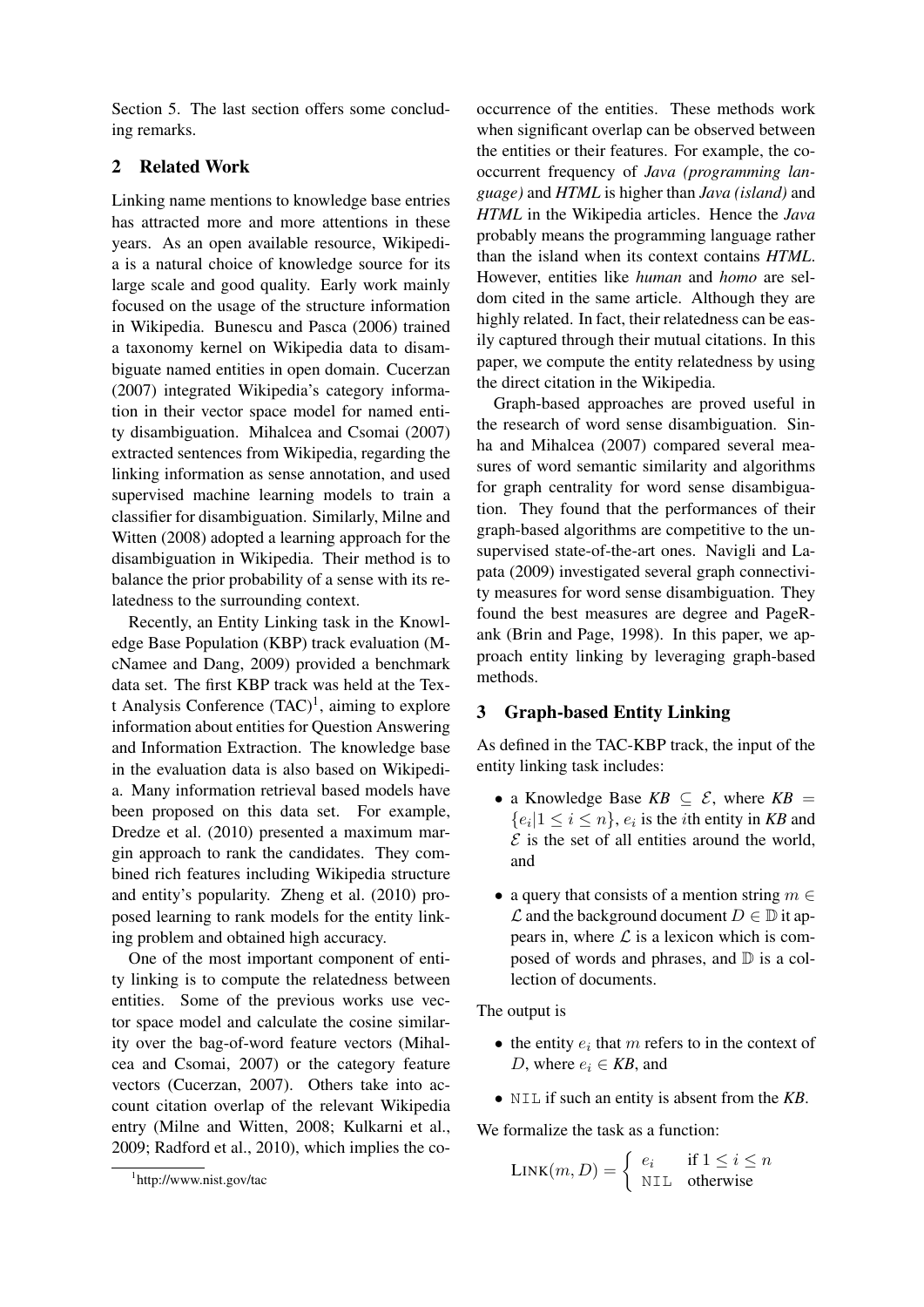where  $e_i =$  ENTITY $(m, D)$  and

$$
ENTITY: \mathcal{L} \times \mathbb{D} \rightarrow \mathcal{E}
$$

is the function to find the corresponding entity for a query.

In our experiments we use Wikipedia as the knowledge base. In the following, we first briefly introduce the structure of Wikipedia. Next we describe our entity linking method. Note that although we use the Wikipedia in the experiments, our method is not limited to this knowledge source.

## 3.1 Wikipedia

Wikipedia is an online encyclopedia written by volunteers around the world. Its English version contains more than  $3,400,000$  articles  $2$ . Each article in the Wikipedia consists of a unique title and a main body which includes descriptions of the concerned entity. Articles are usually titled by the formal name of the entities, which sometimes are suffixed with a discriminative string on condition that another entity also share the same name. In the latter situation, the namesakes will be listed in a Disambiguation Page<sup>3</sup>. As an example, consider two entities of the same name *Java*, "the most populous island in Indonesia,", and "an object-oriented high-level programming language." In the page of *Java (disambiguation)*, the corresponding titles are represented as:

- 1. *Java (island)*,
- 2. *Java (programming language)*.

The main body of an article consists of descriptive words for the entity. In this text, many related entities are mentioned and some of the entities' titles are further wrapped with brackets to link to the corresponding articles with the aim of facilitating the access to those articles. For instance, in the following fragment of the article *Java (programming language)*,

"Sun relicensed most of its Java technologies under the [[GNU General Public License]].<sup>4</sup>"



Figure 1: An example of the Wikipedia graph.

The entities: *Sun*, *Java*, and *GNU General Public License* are mentioned, where the square brackets "[[]]" will generate a cross reference link to the article of *GNU General Public License*.

We can view the Wikipedia as a graph with two types of nodes: the article nodes and the name nodes. A directed edge from an article node to a name node represents that the name appears in the article.

Figure 1 shows a partition of the Wikipedia graph. In this graph, the dark gray ellipse nodes correspond to articles which we tag with their titles and the white square nodes correspond to name strings. *Sun*, *Java*, and *GNU General Public License* are mentioned in the article of *Java (programming language)*, and hence we draw directed edges from the article to them.

### 3.2 The Disambiguation Method

In this paper, we approach to the entity linking task in two stages. The first stage is to find the candidate entities to the target name string. And the second stage is to estimate the "importance" of each candidate according to the context of the mention and select the most "important" one. Here we focus on the second stage. The steps of our candidate extraction will be described in section 4. In this section, we will introduce a disambiguation method based on out-degree and in-degree measures of graph connectivity .

We build a graph  $G = (V, E)$  corresponding to the out-degree connectivity measure, the node set in the graph consists of the names that are mentioned in the context and the articles of the corre-

 $2$ Throughout our experiment, we will use the English version of Wikipedia snapshotted in January, 2010.

<sup>&</sup>lt;sup>3</sup>See: http://en.wikipedia.org/wiki/Wikipedia:Disambiguation the context where the target name appears in. For for detail

<sup>&</sup>lt;sup>4</sup>In our experiment the main body text we use is the source of the article, which is encoded in the wiki markup language. See: http://en.wikipedia.org/wiki/Wiki\_markup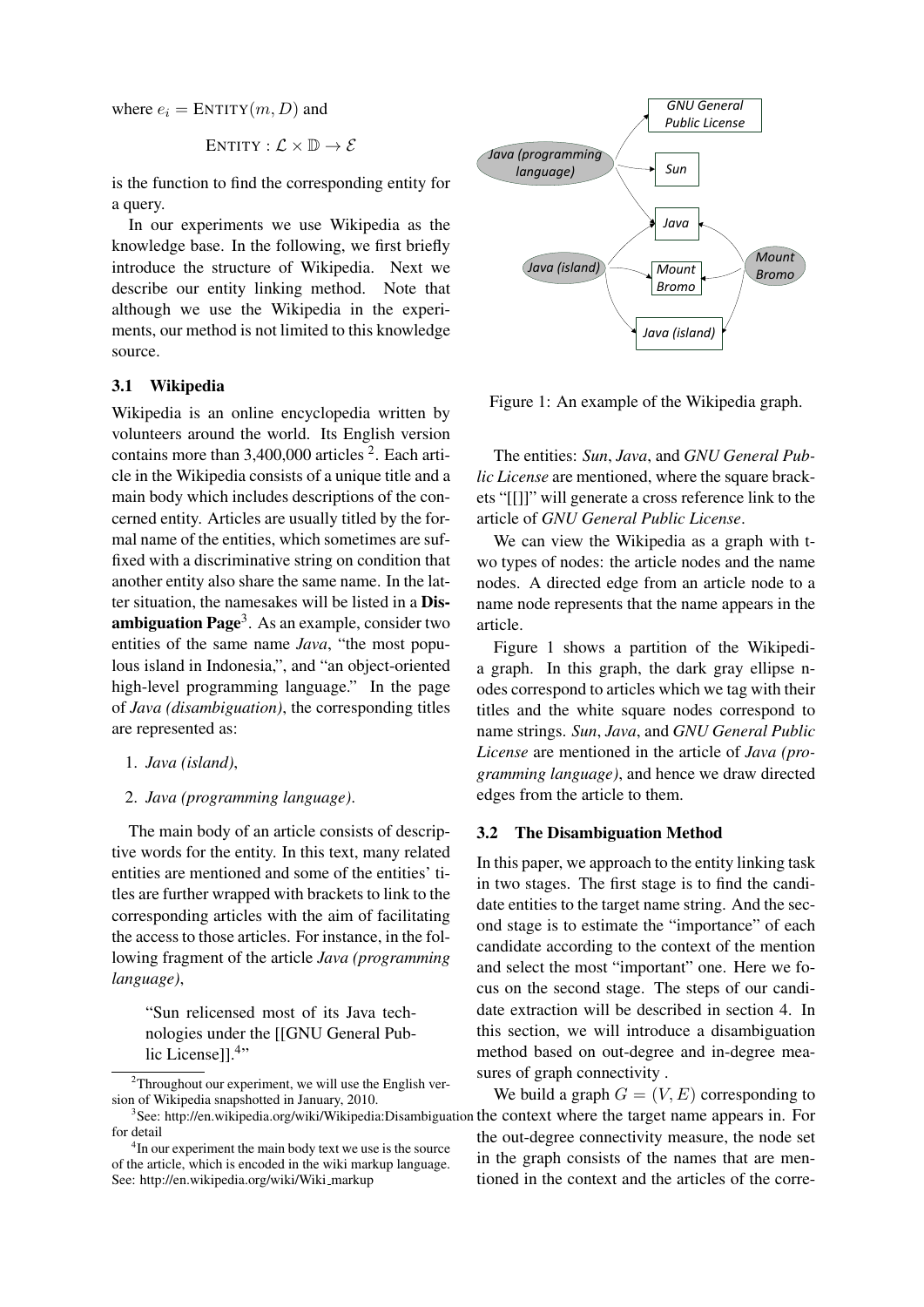

Figure 2: An example of the graph-based named entity disambiguation method.

sponding candidates (i.e. context: name nodes and candidate: article nodes). There exists a directed edge from an article node to a name node when the name is mentioned in the article. The article node of the highest out-degree is considered as the most "important" one in this graph and the corresponding entity to this article node is then selected for the queried mention. For the in-degree measure, the node set consists of the names of the candidate entities and the articles of the context entities that mentioned in the context (i.e. context: article nodes and candidate: name nodes). There is an edge that linked to a candidate name node when a context article contains that name. This time name node with the highest in-degree is considered most "important" and we assign the corresponding entity of this name node to the queried mention.

Here we give a simplified example. Consider of a context fragment:

"Mount Bromo is one of Java's most popular tourist attractions."

and candidates of a query name *Java*:

- 1. *Java (island)*,
- 2. *Java (programming language)*.

The graphs for the out-degree and the in-degree measures are illustrated in Figure 2. In Figure 2(a) we can see the article nodes are *Java (island)* and *Java (programming language)*, and the name nodes are *Mount Bromo*<sup>5</sup> and *Java*. The node of *Java (island)* has 2 outer links which is higher than any other nodes and therefore *Java (island)* is assigned to the query *Java*. In Figure 2(b) *Java (island*) will also be selected because its in-degree is the highest.

Formally, the above method can be represented as to find the node:

$$
u^* = \underset{u}{\arg\max} \, \text{imp}(u). \tag{1}
$$

For the out-degree measure,

$$
imp(u) = deg_{out}(u) = |(u, v) \in E : v \in V|.
$$

And for the in-degree measure,

$$
imp(u)=deg_{in}(u)=|(v,u)\in E: v\in V|.
$$

We can combine the out-degree and in-degree measures and get:

$$
imp(u) = (1 - \lambda)ndeg_{out}(u) + \lambda ndeg_{in}(u),
$$
 (2)

where

$$
ndeg_{out}(u) = \frac{deg_{out}(u)}{\sum_{u \in V} deg_{out}(u)}
$$

and

$$
ndeg_{in}(u) = \frac{deg_{in}(u)}{\sum_{u \in V}deg_{in}(u)}
$$

are normalized degree scores. In our experiment, when there are two tied candidates, we choose a random one.

#### 4 An Entity Linking System

In this section, we will introduce an entity linking system. This system includes 2 components: candidate selection and disambiguation, in which the disambiguation part is based on the graphical method we described in section 3.2.

## 4.1 Candidate Selection

As described in (Dredze et al., 2010), usually an entity has three kinds of name variations, including acronyms (e.g. *American Broadcasting Company* vs. *ABC*), aliases (e.g. *Robert Gates* vs. *Bob Gates*), and alternate spellings (e.g. *Air Macau* vs. *Air Macao*) etc.

1) For an acronym, we try to find its full form in the context through the following rules:

<sup>5</sup>Anchor text *Bromo* appears in the Wikipedia page of *Java (island)*. In the source of the article, we can find the target *Mount Bromo*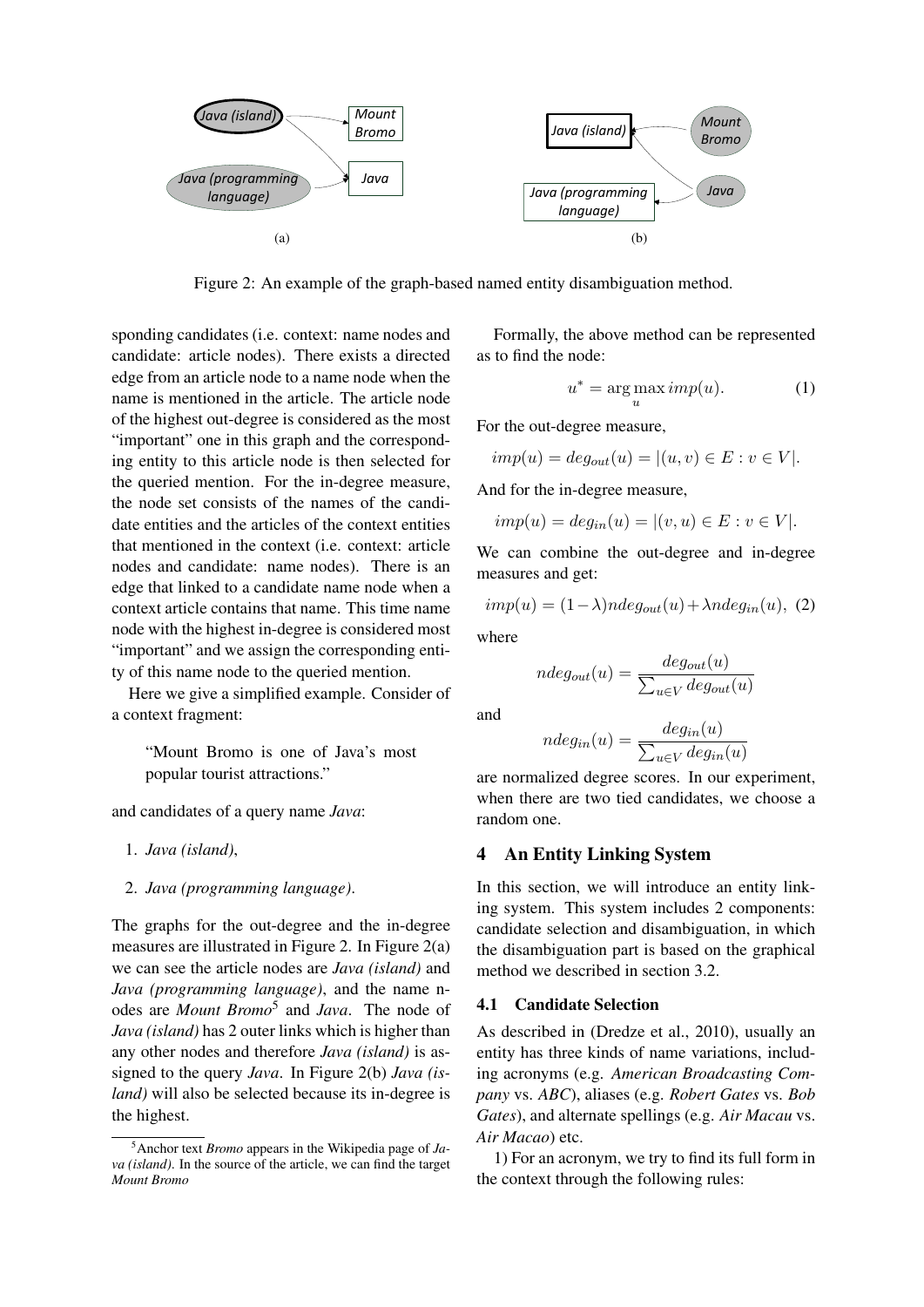- If the acronym is bracketed, we extract the name phrase immediately before the capitalized letter nearby (e.g. *"... The Mexican Football Federation (FMF) on Monday ..."*).
- If the acronym is followed by a bracket, we extract the phrase in the bracket (e.g. *"... From the PRC (People's Republic of China) we get much benefit. ..."*).
- Or else, we just find the phrase in the context with the same capitalized letter as the acronym (e.g. *"... he told the Australian Broadcasting Corporation. ..."* vs. *ABC*).

When the full form of the acronym is found, we substitute the target mention string with its full form.

2) The Wikipedia provides the most common alias names for entities through the Redirect Pages<sup>6</sup>, which maps an alias to the corresponding article titled with the formal name. By this mechanism we can access the candidate with the formal name from an alias name (e.g. *Bob Gates*  $\rightarrow$  *Robert Gates*), or find several candidates listed in a disambiguation page (e.g. *Gates* → *Gates (disambiguation)*).

3) However, name variations which are not included in the Wikipedia's redirect pages (e.g. *Air Macao*) could not be found by the above function. We invoke web search engines to find the most relevant term of the name string in the Wikipedia using the "within a site" search function. We construct and submit a search query like "*Air Macao site:en.wikipedia.org*" and extract the first returned entity (i.e. *Air Macau*) as a candidate.

## 4.2 Disambiguation

To build a graph for the disambiguation, we need to extract names from the context of the query (either as the name node or the article node). We use a segmentation technique which is inspired from a Chinese word segmentation algorithm, the forward maximum matching algorithm (Guo, 1997) on the context to find all the names which are included in the Wikipedia title list (i.e. all the name phrases in our Wikipedia graph are the Wikipedia article titles). This algorithm prefers to find the longest names that match with the string. Here we refer the context name as neighboring name and the corresponding entity as neighboring entity of the target name string.

For the out-degree measure (as described in Section 3.2), we search for each neighboring name in the article of each candidate. If there is a match, we draw a directed edge from the candidate node to the neighboring name node. This procedure can be represented as Algorithm 1, where  $C_a$  is the article node set of the candidate entities,  $N_n$  is the node set of the neighboring names, and  $Article(a)$ is the main body text of an article node  $a$ .

|                           |                                   |  |                                   |  | <b>Algorithm 1</b> Out-degree measure based graph |  |  |  |  |
|---------------------------|-----------------------------------|--|-----------------------------------|--|---------------------------------------------------|--|--|--|--|
|                           | construction                      |  |                                   |  |                                                   |  |  |  |  |
|                           | <b>Require:</b> $C_a$ and $N_n$   |  |                                   |  |                                                   |  |  |  |  |
|                           | <b>Ensure:</b> Graph $G = (V, E)$ |  |                                   |  |                                                   |  |  |  |  |
|                           | 1: $V := C_a \cup N_n$            |  |                                   |  |                                                   |  |  |  |  |
|                           | 2: $E := \emptyset$               |  |                                   |  |                                                   |  |  |  |  |
| 3: for all $c \in C_a$ do |                                   |  |                                   |  |                                                   |  |  |  |  |
|                           |                                   |  | 4: for all $n \in N_n$ do         |  |                                                   |  |  |  |  |
|                           | 5:                                |  | <b>if</b> $n \in Article(c)$ then |  |                                                   |  |  |  |  |
|                           | 6:                                |  | $E := E \cup (c, n)$              |  |                                                   |  |  |  |  |
|                           | end if<br>7:                      |  |                                   |  |                                                   |  |  |  |  |
| 8:                        | end for                           |  |                                   |  |                                                   |  |  |  |  |
|                           | $9:$ end for                      |  |                                   |  |                                                   |  |  |  |  |
|                           | 10: <b>return</b> $(V, E)$        |  |                                   |  |                                                   |  |  |  |  |

Similarly, for the in-degree measure we build the graph in Algorithm 2, where  $C_n$  is the name node set of the candidate entities and  $N_a$  is the article node set of the neighboring entities.

| Algorithm 2 In-degree measure based graph con- |
|------------------------------------------------|
| struction                                      |
| <b>Require:</b> $C_n$ and $N_a$                |
| <b>Ensure:</b> Graph $G = (V, E)$              |
| 1: $V := C_n \cup N_a$                         |
| 2: $E := \emptyset$                            |
| 3: for all $c \in C_n$ do                      |
| for all $n \in N_a$ do<br>4:                   |
| <b>if</b> $c \in Article(n)$ then<br>5:        |
| $E := E \cup (n, c)$<br>6:                     |
| end if<br>7:                                   |
| end for<br>8:                                  |
| $9:$ end for                                   |
| 10: <b>return</b> $(V, E)$                     |

For the combined measure we build both of the above graphs. And then we normalize the measures and combine them with a  $\lambda$  parameter (see

<sup>6</sup> See http://en.wikipedia.org/wiki/Wikipedia:Redirect for detailed instructions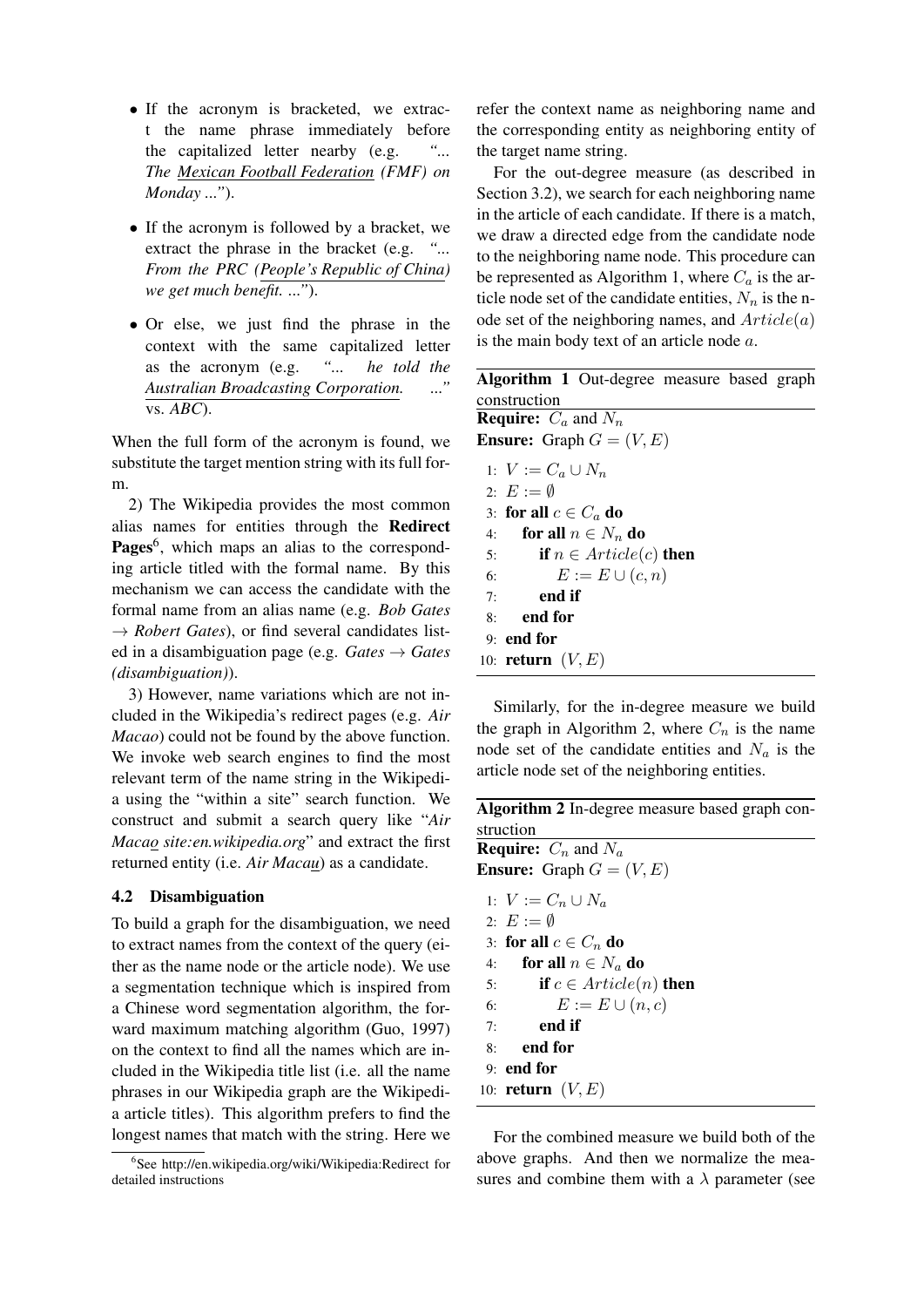Equation 2) for each candidate node.

When the graph is constructed, we then select the candidate node with the maximum out-degree or in-degree or the combined degree based measure. In our method, if the maximum out-degree or in-degree of the candidate nodes is zero, which means for all the candidate nodes there is no edges out or in, then the system will return NIL to assert the corresponding entity is not included in the knowledge base.

## 5 Experiment

#### 5.1 Data set

We evaluated our disambiguation method on two benchmark data sets. Specifically, we use the entity linking data from TAC-KBP track in 2009 (McNamee and Dang, 2009) and the same track in 2010 (Ji et al., 2010).

The TAC-KBP 2009 data set includes 3,904 queries for 560 distinct entities and a track knowledge base (TKB) which contains 818,741 entities. The knowledge base were derived from a snapshot of English Wikipedia in October, 2008. Each query is comprised of a target name mention and a context document where the name occurs. These documents are mainly newswire documents. Over a half (2229) of the queries could not be linked to any entity in the TKB and should be tagged with NIL.

The TAC-KBP track in 2010 inherit the knowledge base used in the TAC-KBP 2009 and its test data set contains 2,250 queries. Similar to the track in 2009, Over a half (1230) of the entities are absent from the knowledge base. In this data set, a third (750) of the context documents are from weblog texts and the rest are from newswire documents.

In our system, we use Wikipedia as the knowledge base (KB). The result of our system can be easily mapped to the TKB entries because the KB is a superset of the TKB. In the entity linking, if the selected entity in the Wikipedia KB is not included in the TKB, our system will return NIL. We used the snapshot of English Wikipedia in January, 2010 and employed a Java based application programming interface (Zesch et al., 2008) to access this archive. The Wikipedia dump is open available in the web site: http://dumps.wikimedia.org/enwiki/.

| TAC-KBP track    | 2009                 | 2010 |
|------------------|----------------------|------|
| candidates/query | 6.36                 | 4.55 |
| coverage         | $0.8083 \mid 0.7862$ |      |

Table 1: Data sets and the result of the candidate selection.

| # sentence |  |  |  |
|------------|--|--|--|
| neighbor   |  |  |  |

Table 2: The average number of the neighboring names for each query with different context window sizes in the TAC-KBP 2009 data set.

#### 5.2 Candidate Coverage

As a result of the candidate selection (see Section 4.1), we obtained 6.36 candidates for each query on average from TAC-KBP track 2009 and 4.55 from TAC-KBP track 2010. In order to isolate the impact of the disambiguation method, we evaluated the coverage of the candidate set, which is the percentage of the intended queries that fall into the candidate set. Formally,

$$
coverage = \frac{\sum_{q \in Q} |\{e_q \in C_q \cap TKB\}|}{\sum_{q \in Q} |\{e_q \in TKB\}|},
$$

where  $Q$  is the set of the queries,  $e_q$  is the corresponding entity for the query  $q$ ,  $C_q$  is the candidate entity set of q, and *TKB* is the track knowledge base, which is a set of entities here. In Table 1, we show the result of the candidate selection for the two data sets.

#### 5.3 Entity Linking

We segment the context document into word or name phrase fragments and filter out stop words (e.g. *about*, *have*, *the*, etc.). In order to evaluate our graph-based method in different scales, we select nodes of neighboring entities from these fragments in several context window sizes around the target mention name: the sentence where the target name appears in, plus the immediately adjacent sentence before and after the sentence containing the target name, and plus the adjacent two sentences before and after, etc. From Table 2 we can see that in the data set of TAC-KBP 2009, the average number of the neighbor nodes per query we extracted increases as the context range increases.

Figure 3 shows the micro-averaged accuracies of our graph-based method on the TAC-KBP 2009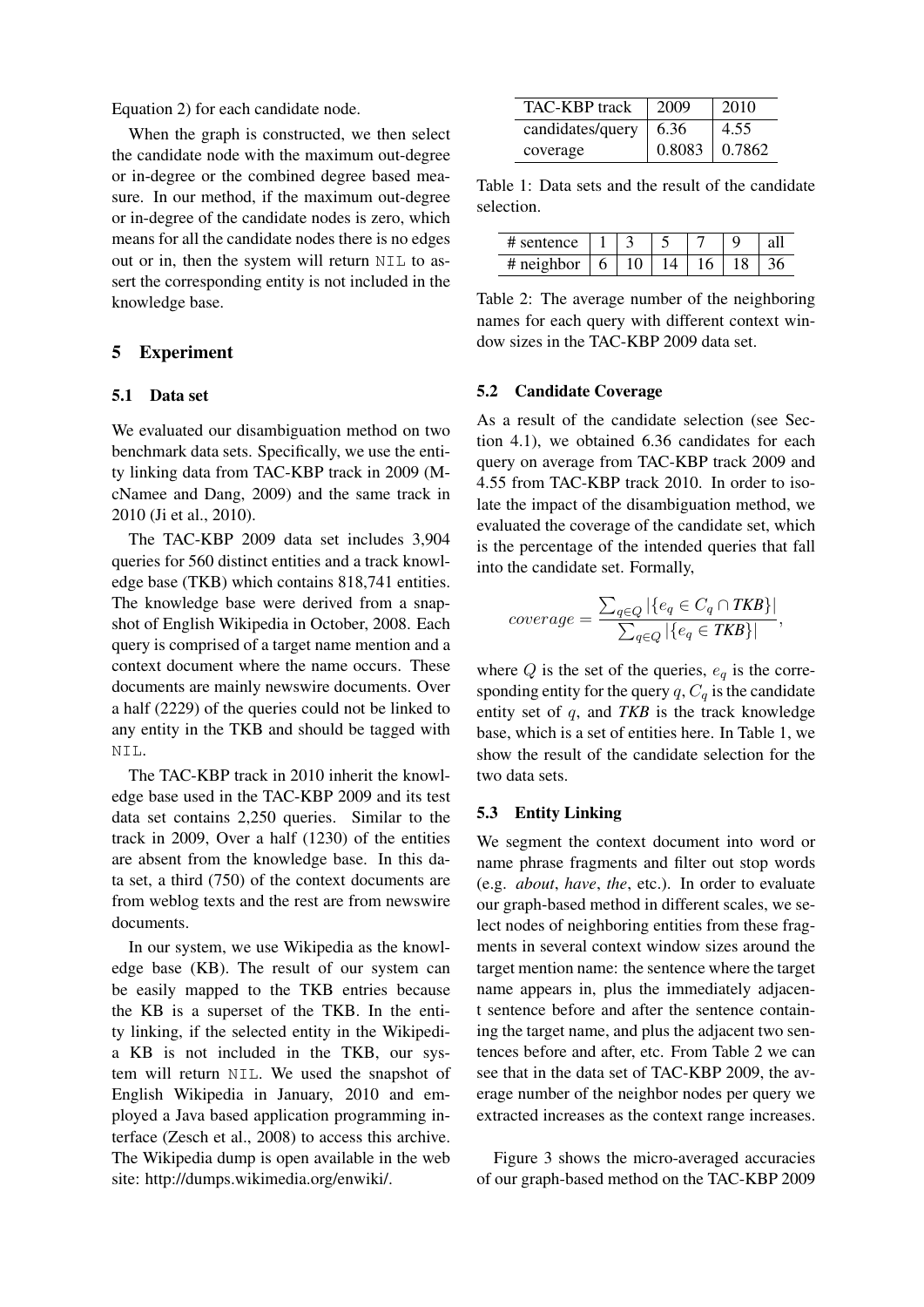

Figure 3: Accuracies for the out-degree based algorithm (oD) and the in-degree based algorithm (iD) on TAC-KBP 2009 data with different number of sentences around the target name mention as context.

data set. Our evaluation metric includes the accuracy of all queries (all), the accuracy of the queries that are in KB (inKB), and the accuracy of identifying the out-of-KB entities (NIL). The horizontal axis is the number of the sentences around the target mention name (i.e. context window size), where "all" means that all the sentences in the document are included. From this figure, we can see that the inKB accuracies of the out-degree measure and the in-degree measure increase and portray a similar trend as more neighbor nodes imported. On the contrary, the NIL accuracies decrease and the overall accuracies have no obvious changes. The accuracies of the two measures for the inKB queries are very close, but for the NIL queries the in-degree measure outperforms the out-degree significantly  $(z \text{ test with } p=0.01)$ . This results in that for all queries the accuracies of the in-degree measure (i.e.  $all(iD)$ ) are higher than the out-degree measure (i.e. all(oD)) in all the context ranges. We find that among the candidate nodes for each query, more than 2 nodes have non-zero out-degree on average, whereas less than 0.5 node has non-zero in-degree, which means that the in-degree measure returns more NIL entities, resulting in higher precision on NIL queries in this data set. <sup>6.65</sup><br>
<sup>6.65</sup><br>
<sup>6.65</sup><br> **Figure 3:** Accuracies for the out-degree based al-<br> **Figure 3:** Accuracies for the out-degree based algorithm<br>
(iD) on TAC-KBP 2009 data with different num-<br>
eber of sentences around the target n

We combine the out-degree measure and the indegree measure through Equation 2. The system performance with the  $\lambda$  parameter is illustrated in Figure 4. Here we set the context window size as



Figure 4: Accuracies for the combined measure with the  $\lambda$  parameter.

duces to the pure out-degree measure or in-degree based measure. In Figure 4 we can see that for the non-trivial combination (i.e.  $\lambda \neq 0$  and 1) the accuracies have no obvious changes with the  $\lambda$  parameter. The NIL accuracies of the combined method are nearly the same as the out-degree ones and significantly lower than the in-degree measure. For the inKB queries, the combined method performs better than the other two methods. For all queries, the accuracy of the combined method is lower than the in-degree but higher than the outdegree ones. The reason for the higher accuracy of the in-degree measure than the combined measure is that in the combined measure the candidates of zero score are fewer than that in the in-degree measure even if  $\lambda$  is near to 1. So that the accuracy for NIL queries of the combined measure is lower than the in-degree measure.

In Table 3 we show the results of our graph based method on TAC-KBP 2009 and TAC-KBP 2010 data set. A number of the state-of-the-art system results are compared. According to our experiment on TAC-KBP 2009 data set, here we set the context window size as 1 for the out-degree measure (oD), as "all" for the in-degree measure (iD) and as 5 for the linear combined measure (Comb.), and set  $\lambda = 0.5$ .

We list the results of the top 3 systems in the TAC-KBP track 2009 and 2010. Most of them used sophisticated feature or labeled data for training. On the contrary, our graph-based methods need no feature other than the named phrases. Besides, our system has few parameters to tune. Among these system results, our graphbased method with in-degree measure outperform-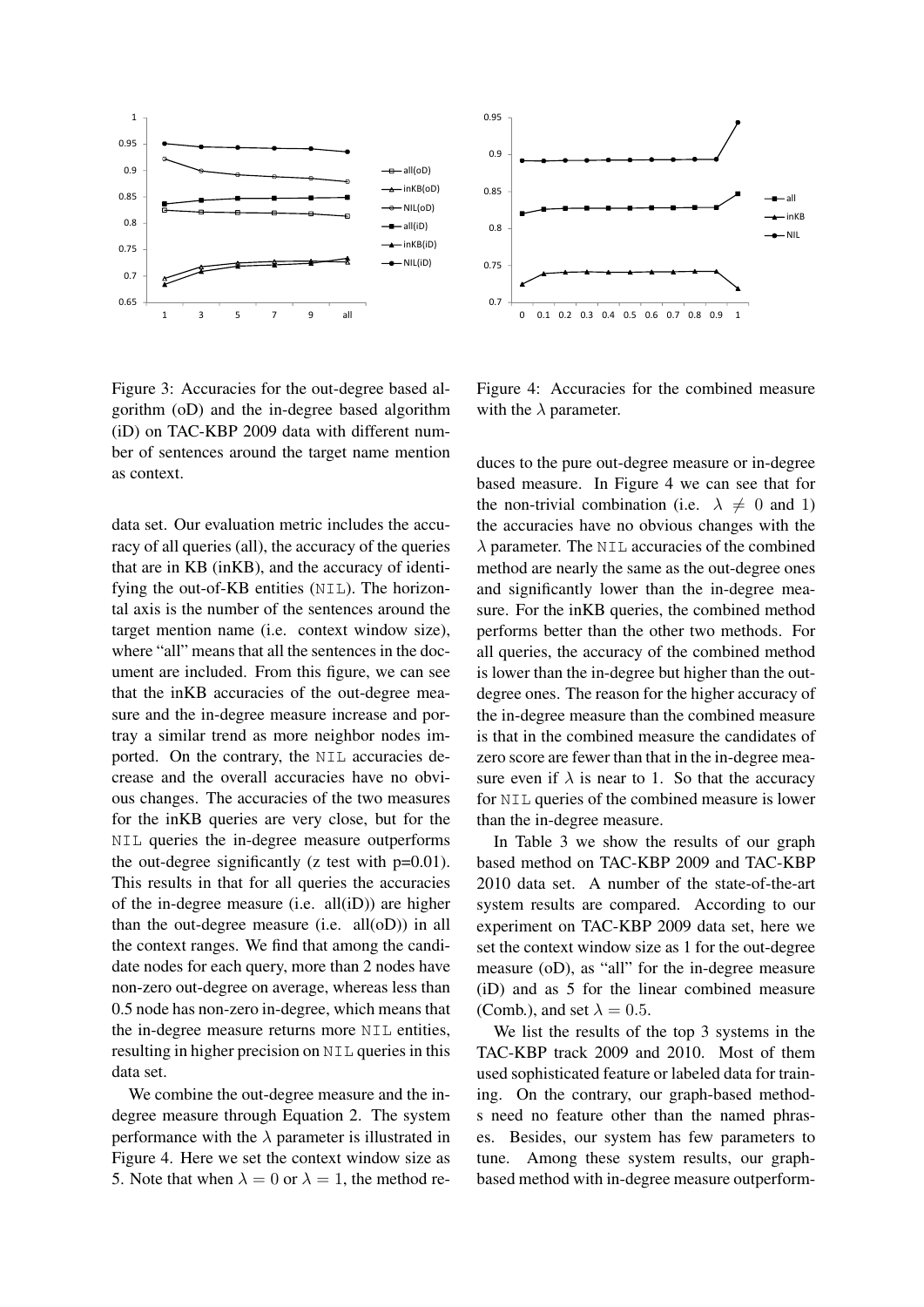|                | <b>TAC-KBP 2009</b> |        |        | <b>TAC-KBP 2010</b> |        |        |
|----------------|---------------------|--------|--------|---------------------|--------|--------|
| Acc.           | all                 | inKB   | NIL    | all                 | inKB   | NIL    |
| Rank 1         | 0.8217              | 0.7654 | 0.8641 | 0.8680              | 0.8059 | 0.9195 |
| Rank 2         | 0.8033              | 0.7725 | 0.8264 | 0.8373              | 0.7520 | 0.9081 |
| Rank 3         | 0.7984              | 0.7063 | 0.8677 | 0.8191              | 0.7373 | 0.8870 |
| sLesk          | 0.8066              | 0.7075 | 0.8811 | 0.7938              | 0.7059 | 0.8667 |
| 0 <sub>D</sub> | 0.8248              | 0.6955 | 0.9219 | 0.8169              | 0.7059 | 0.9089 |
| iD             | 0.8489              | 0.7337 | 0.9354 | 0.8240              | 0.7127 | 0.9163 |
| Comb.          | 0.8276              | 0.7409 | 0.8928 | 0.8160              | 0.7402 | 0.8789 |

Table 3: System accuracies on TAC-KBP 2009 and 2010 data sets. Rank 1-3 are top 3 systems in the TAC-KBP track 2009 and 2010, sLesk is the simplified Lesk algorithm based system, oD and iD are the out-degree based and the in-degree based systems and Comb. is the system that combined the out-degree and in-degree measure.

s the best system in TAC-KBP 2009 significantly  $(z \text{ test}, p=0.01)$  and can outperform the third rank system in TAC-KBP 2010.

Simplified Lesk algorithm (sLesk) (Lesk, 1986; Banerjee and Pedersen, 2002; Agirre and Edmonds, 2006) is a well-known disambiguation algorithm which is similar to our graph-based method with in-degree measure. This algorithm is usually used as the baseline for word sense disambiguation. The main idea of this algorithm is to find the sense, the glossary of which has the most overlap with the context of the target multimeaning word. The difference between these two algorithms is that our method uses name phrases as the feature other than the bag-of-word feature used in sLesk. Here we set the context window size of sLesk the same as the out-degree measure. The result shows that on both data sets our method with out-degree measure outperforms the simplified Lesk algorithm by a significant margin (z test,  $p=0.05$ ).

From the last three rows in Table 3 we can see that in our graph based methods, the in-degree measure performs best among the three measures for all queries. The combined measure has a higher accuracy in inKB queries. The high NIL accuracy of the in-degree measure makes it to be suitable for the task of identifying novel concepts such as knowledge base population.

## 6 Conclusion

In this paper, we presented a preliminary study of graph based method for entity linking. We evaluated three degree-based measures to find the most suitable entity node for the target name mention. Our experimental results on two benchmark data sets show that our simple but effective method performs comparably to the sophisticated state-ofthe-art methods and the in-degree measure outperforms the other two measures.

Based on the comparison between the simplified Lesk algorithm and our out-degree based method, we also conclude that the name phrase feature is better than the common used bag-ofwords.

### Acknowledgments

This work was supported by National Natural Science Foundation of China (NSFC) via grant 60803093, 60975055, 61073126, 61133012 Natural Scientific Research Innovation Foundation in Harbin Institute of Technology (HIT.NSRIF.2009069), and Fundamental Research Funds for the Central Universities (HIT.KLOF.2010064).

### References

- Eneko Agirre and Philip Edmonds, editors. 2006. *Word Sense Disambiguation: Algorithms and Applications*, volume 33 of *Text, Speech and Language Technology*. Springer, July.
- Satanjeev Banerjee and Ted Pedersen. 2002. An adapted lesk algorithm for word sense disambiguation using wordnet. In *CICLing '02: Proceedings of the Third International Conference on Computational Linguistics and Intelligent Text Processing*, pages 136–145, London, UK. Springer-Verlag.
- Sergey Brin and Lawrence Page. 1998. The anatomy of a large-scale hypertextual web search engine. In *Proceedings of the seventh international conference on World Wide Web 7*, WWW7, pages 107– 117, Amsterdam, The Netherlands, The Netherlands. Elsevier Science Publishers B. V.